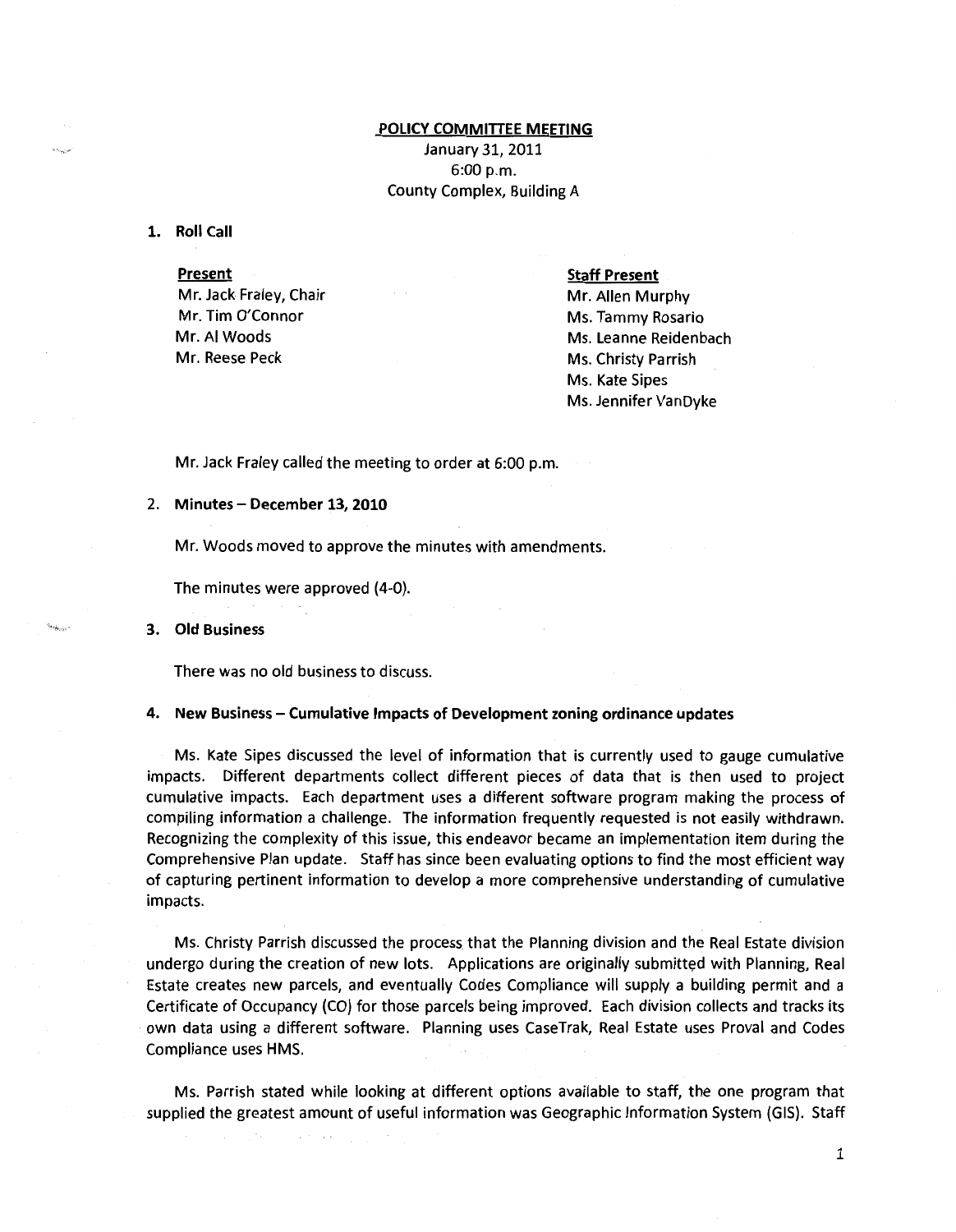then looked at the information available for the purpose of accumulating data that could be used to better understand cumulative impacts. Examples of the information collected for the Jamestown District were provided. Staff created a body of information that represented an inventory of existing improved and vacant parcels. Information taken from GIS was then used to create pivot tables. Ms. Parrish reviewed the type of information that is made available using this method.

Mr. Fraley asked how much time is exhausted from when a subdivision is approved to when Real Estate creates a new lot.

Ms. Parrish stated once Planning has approved the subdivision, the developer can then record the plat. The land itself is assessed July 1 of the calendar year. There is a lag time. Supplemental bills are created for tax purposes if someone is building a house.

Mr. Reese Peck asked how often the database would be updated.

Ms. Parrish stated that eventually updating information should be relatively easy. Information will be collected using GIS, and GIS is kept current.

Mr. Woods asked if there are other localities using a software system that would make the process easier.

Ms. Parrish stated that staff had sent out a Request For Information (RFI) to find out. There were three responses. Staff sub sequentially interviewed one company that arrived at comparable information. This will be discussed later on. ~

Mr. Fraley asked if this information would then be used to populate a separate layer in GIS.

Ms. Parrish stated yes. The information is then re-uploaded onto GIS making it easy to access and manipulate.

Mr. Fraley stated he would be interested in receiving training on GIS and possibly there are other Planning Commissioners with the same interest.

Ms. Sipes stated this information serves the purpose of creating a comprehensive look at inventory. This can then be applied to better understand impacts on schools and water and sewer. Traffic impacts were thought to be the third and most critical application of the data, though traffic has the greatest number of variables making it the most complicated.

Mr. Woods asked what the school system uses to forecast their needs.

Ms. Parrish stated she is unfamiliar with their methods.

Mr. David Jarman, 117 Landsdown, stated that once a year they update their projections going out ten years. They use two components. One component is Survival Cohort Methodology. This takes the current student population and graduates each student to the next grade level for each year. Secondly, they attempt to project what the new household formations will be. New housing equates to more students. They use a formula for these projections. Finally, the data is used to

2

**~**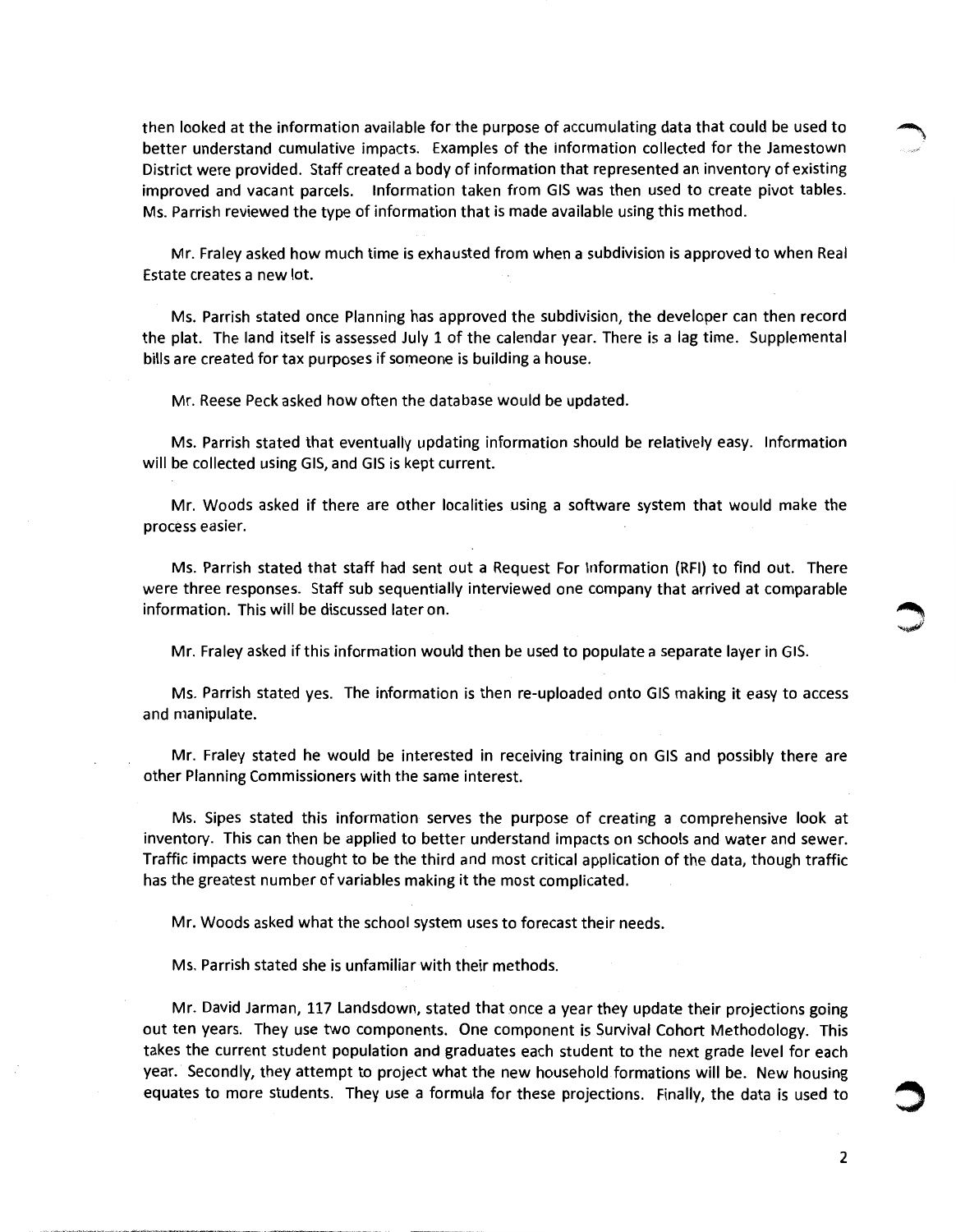shift resources as needed. This function is not performed by the school system; it is done by an outside consultant. The consultant also maintains the database.

Mr. Woods stated that the information supplied would include impacts of new development.

Mr. Jarman stated they have their own methodology of projecting student populations.

Ms. Sipes stated that the Planning Division is contacted annually by Alan Robertson of Williamsburg-James City County Public Schools. This information is forwarded to the Planning Division from the consultant. They will also request information from the Planning Division regarding residential developments that have been approved. They attempt to track residential units that are still in the pipeline and not yet developed for forecasting purposes.

Mr. Jarman stated that their methodology is defined and provided with the database.

Mr. Woods stated efforts should not be duplicated.

سيخت

Ms. Parrish stated that the school system could benefit from these efforts. Planning staff has been notified that this new collection of data could also be used by Fire and Police. This will not be duplicating the same data collection.

Ms. Leanne Reidenbach stated that this is part of the Board of Supervisors (BOS) adopted Adequate Public Facilities for Schools policy. The number of new housing units is applied to a formula to arrive at projected school-age children. Depending upon the housing unit type, apartment, townhouse, or single family dwelling, a different derivative is used.

Mr. Jarman stated that the weakness of the school division's methodology is projecting new household formations.

Ms. Reidenbach stated that staff is looking to the Policy Committee to direct development of this model. Ms. Reidenbach asked what kind of questions they want the cumulative impact model to answer.

Mr. Woods asked how the BOS prioritized this effort.

Mr. Fraley stated this is a high priority item, though expectations must be tempered by the amount money and time allocated to it. The BOS had discussed accumulating focused data, a set of data that could fit on "the back of an envelope".

Ms. Reidenbach stated staff wants to hear what sort of expectations the Policy Committee has for the cumulative impact data.

Mr. Peck stated so much of this data is relative to the spatial dimension of the development and the surrounding areas. Schools may be over-extended in one area and have abundant resources in another. When considering cumulative impacts one should consider the incremental cost that will be required to expand necessary facilities.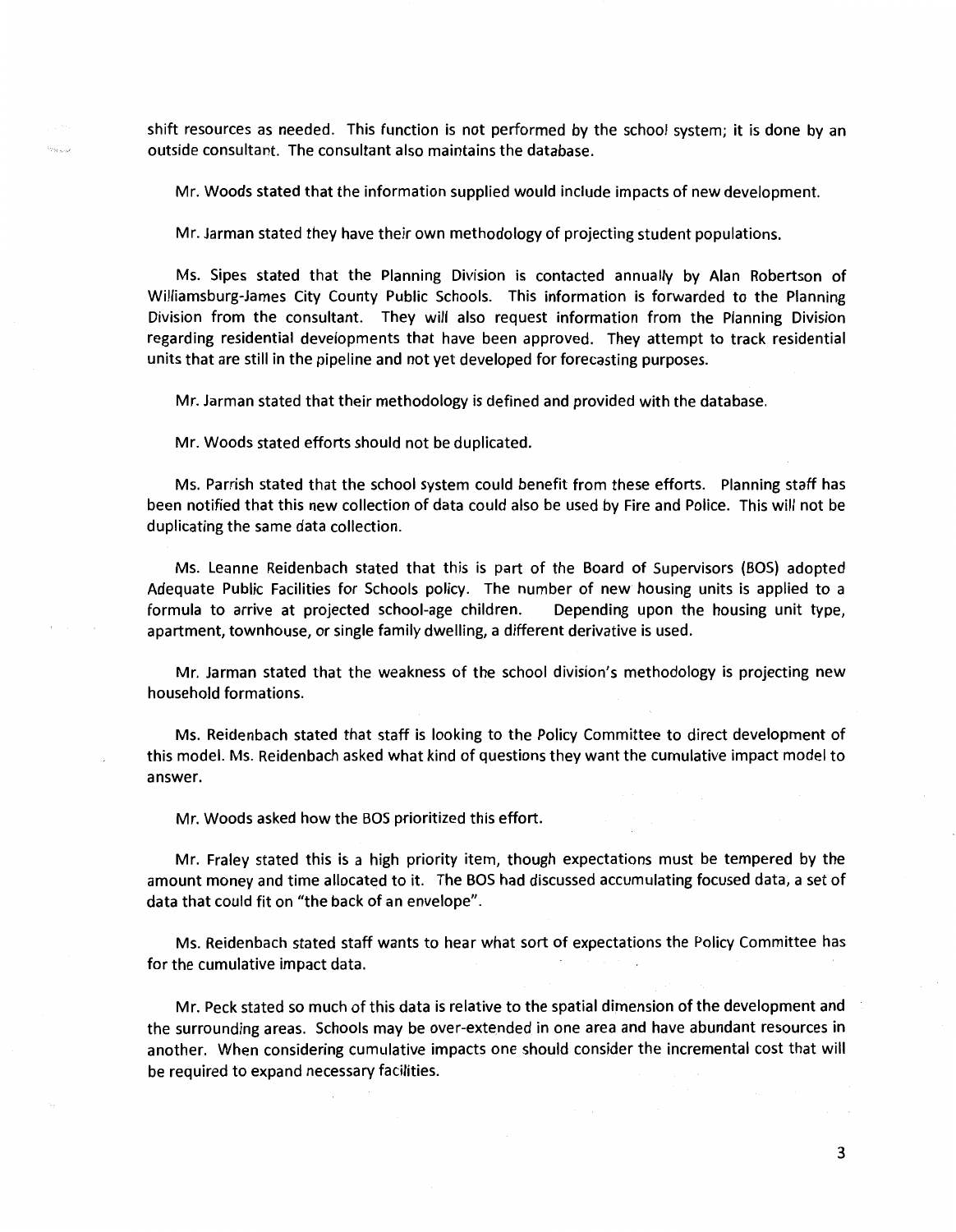Mr. Woods stated it is important to ask what you want your community to look like, and what are the demands and issues associated with that vision.

Mr. Fraley stated one should ask what is the population going to look like. Developing a public facilities master plan would also forecast community needs driven by the cumulative impacts of new development. Mr. Fraley stated one should also consider what tax revenue base will be required to support these facilities.

Mr. Woods asked what has been the contributing discussion that led to this point.

Ms. Reidenbach stated that it stemmed from legislative and rezoning applications for new developments. These proposals include cumulative impact statements that speak to traffic, schools, water and sewer infrastructure needs. That analysis is based solely on what is on the ground.

Mr. Fraley stated that about five years ago he had written a paper on the need to revise methods for traffic studies. Traffic studies were eventually expanded to include corridor studies that assessed the cumulative impacts of those developments in the pipeline along with build-out potential based upon the parcel's zoning. Further discussions on cumulative impacts also occurred during the last Comprehensive Plan update. At that time Mr. Peck was vocal about the need for a public facilities master plan. Since then there had been the efforts of the James City County Concerned Citizens (J4C's) that centered on cumulative impacts.

Mr. Peck stated the need for cumulative impact studies naturally becomes a necessity for any growing community. James City County (JCC) citizens must also remain cognizant of the environmental concerns related to the close proximity of the Chesapeake Bay.

Ms. Rosario stated that there is data lost as staff conducts various analyses and modeling efforts that use development numbers, such as development potential analyses and traffic forecasting. This effort will eliminate the loss of such data. However, the question of where and when the pipeline development will occur, will remain unknown complicating the answers in public facility planning

Ms. Sipes spoke on the RFI. Staff was pleased to have three responses related to the RFI. Each of the three had a different approach. None of responses were creating the exact level of information staff had been tasked with. The one company that staff interviewed had achieved something that looked similar. The company completed a project for the State Department of Transportation in Delaware. The study only included traffic impacts. Ms. Sipes discussed the model created.

Ms. Rosario stated even before the RFI, staff had asked the Planner's Advisory Service to find other localities that may have done something similar. No other locality employs any method that compiles cumulative impact data in this way. There were examples of other localities that were tracking or creating an analysis of impacts, but not together.

Mr. Fraley stated that the ground-breaking nature of this effort is significant; the BOS should take this into consideration. During the Comprehensive Plan there was a traffic model used to identify choke points/potential problem areas.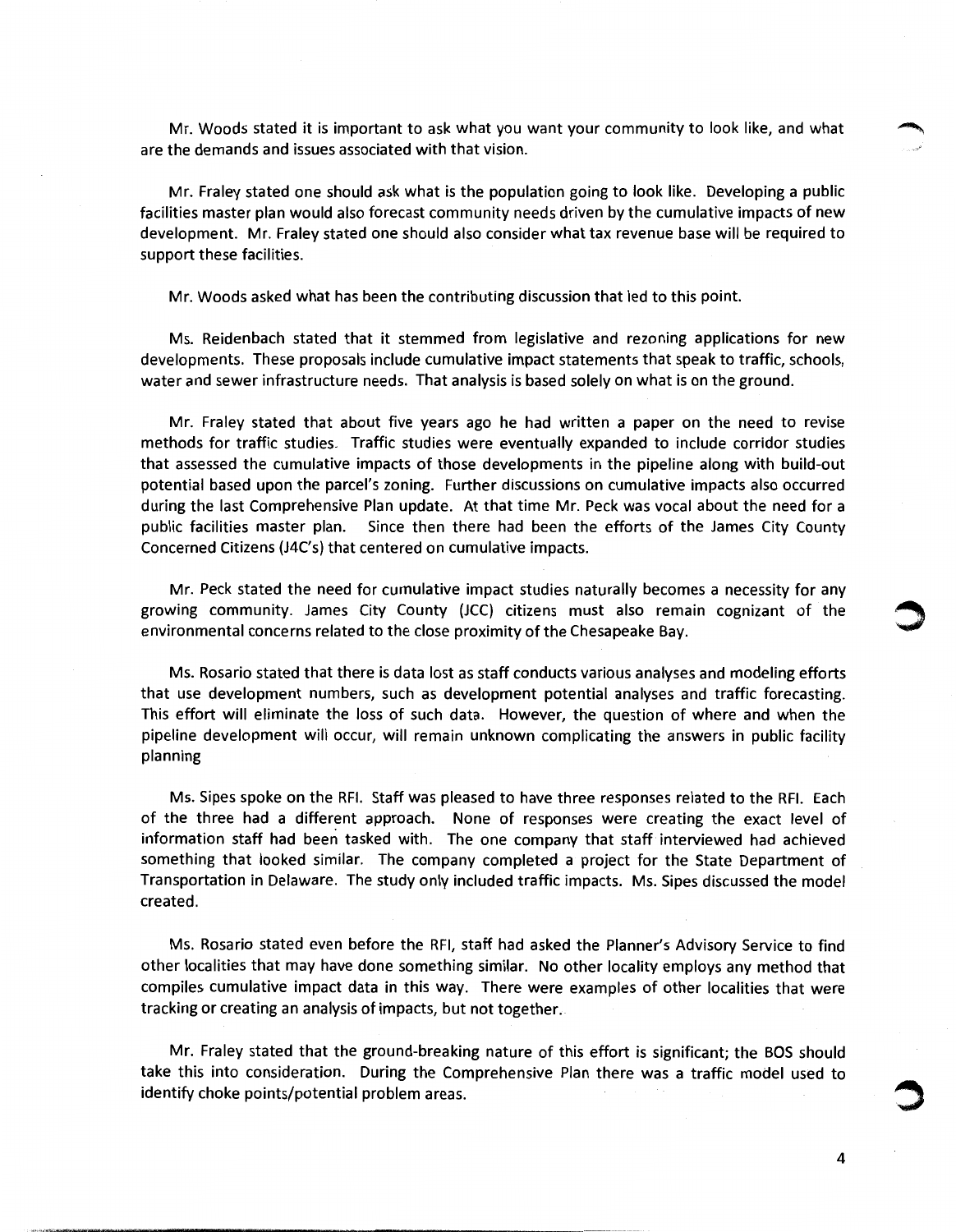Ms. Sipes stated that the first step in understanding cumulative impacts requires tracking development through the process. The tracked progression would start with the rezoning proposal, next the subdivision being recorded at the courthouse, next Real Estate getting it on the tax rolls, until finally the building permit or Certificate of Occupancy is issued. The goal is to develop a method of tracking developments through the system.

Ms. Reidenbach stated that staff will initially focus on residential developments. Residential development is easier to track and has the greatest impacts on the community.

Ms. Sipes stated that creating a better inventory and tracking system for residential development is something staff can accomplish. The next step, using the data to generate projected impacts is much more complicated. Staff needs to develop a method (with or without a consultant) of collecting data to extrapolate very specific impact projections. Even if money were unlimited, it is impossible to forecast unlimited conditions.

Mr. Tim O'Connor asked about the timing of development.

Ms. Reidenbach stated that this does not include a time horizon. It would only track the progress of the development through the system.

Mr. Fraley stated that even once a development is in the pipeline there will be "what if's".

Ms. Sipes stated that as a part of the semi-annual or annual reporting mechanism the progress of those developments can be monitored. Ms. Sipes stated staff is looking to find what type of information could be of assistance during the Planning Commission's review of legislative cases.

Ms. Reidenbach stated that staff is looking to hear what their priorities are regarding impacts.

Mr. Fraley stated he is uncertain of how this information relates to achieving the goal of a vision. Mr. Fraley stated in looking at question two, he sees certain items that may be easy to arrive at such as Police and Libraries, and others that would be very challenging.

Mr. Peck stated that there may be certain conditions that need to be more closely followed in a given area of interest.

Ms. Reidenbach stated that to construct the model staff needs to focus on a finite number of impacts. Once the database has been constructed and has been collecting data for a period of time there may be more information gleamed from the output. Getting to this stage will take time.

Mr. Peck stated, with that in mind it may be ideal to focus on traffic. Many other impacts would follow the same trend as traffic.

Mr. Fraley stated that traffic studies are already a required element with any development that expects to generate 100 or more weekday peak hour trips to and from the site during the peak hour of operation. Schools are very important and represent more than 50% of the budget. The environment is another impact of great importance.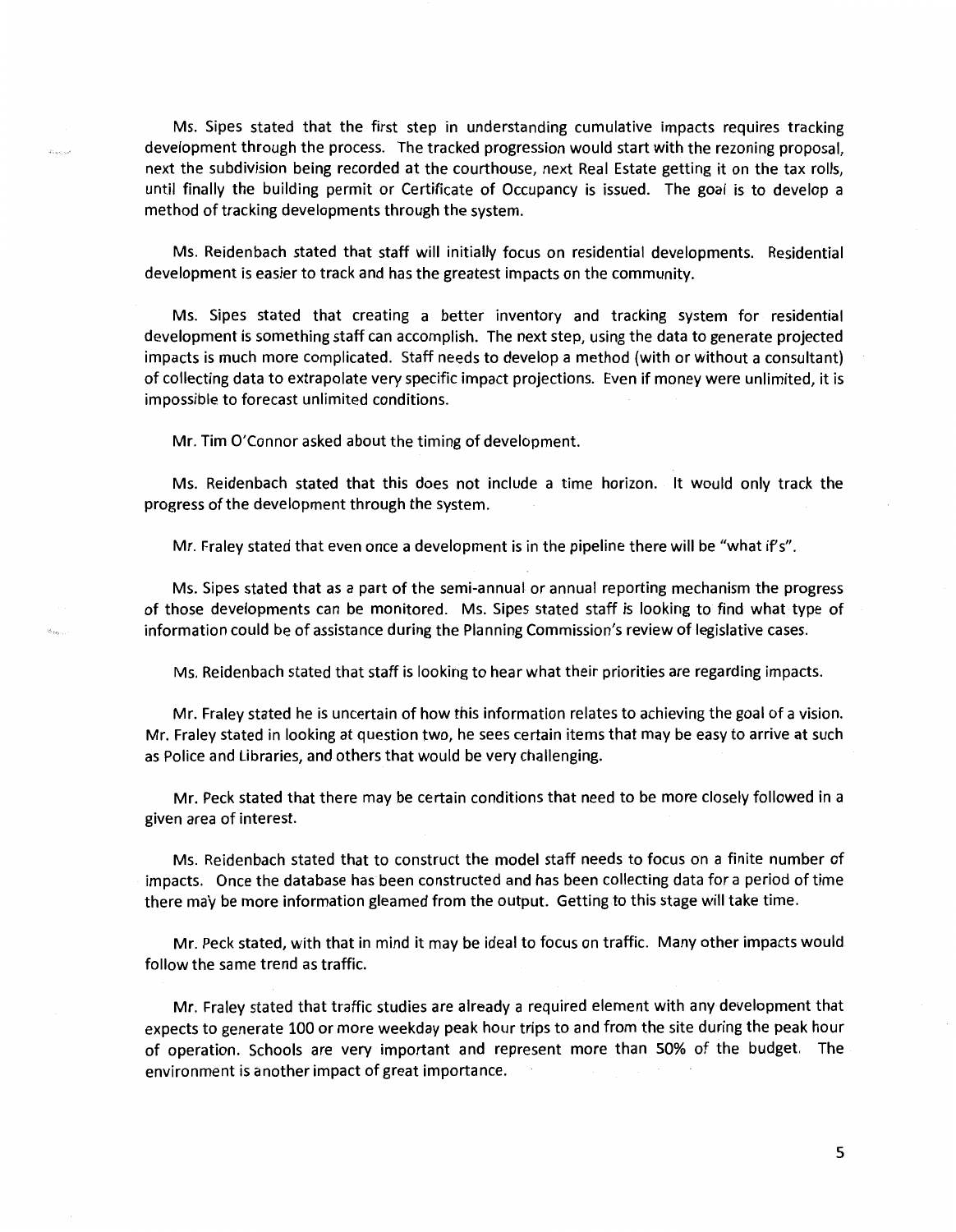Mr. Peck stated that schools are very important. Staff should look into what the school system uses to create their forecasts.

Mr. Jarman offered his own prioritized list for impacts: 1) schools, 2) water and sewer, 3) environmental impacts, and 4) transportation.

Mr. Fraley stated he sees transportation as a very detrimental impact for two reasons: quality of life and economic development of the community. The ability to recruite new businesses to JCC depends on the transportation system. The impacts on water and sewer are being considered independently by the Service Authority and the BOS.

Mr. Jarman stated that the methods employed by the Service Authority to measure impacts are lacking. They use historic data to calculate needs into the future; the method leaves a lot of room for error.

Mr. Peck stated that this is an important point especially if one is considering the challenges of sustainable development. The groundwater permitting system is flawed. The water plan has not been updated since 1997. The stormwater system is also past due.

Mr. Chuck Buell of 112 Killington stated that while constructing the model it is important to understand all the variables involved by developing "what if' questions. He does not see the model being capable of foreseeing all negative outcomes.

Ms. Rosario stated that this was greatly considered during the Comprehensive Plan update. There were several critical questions asked based upon potential growth patterns. Three different ~ build-out scenarios were developed to better understand impacts. Based on zoning designation and/or Comprehensive Land Use designation staff had developed projections for several undeveloped parcels.

Mr. Buell stated that thresholds need to be developed.

Mr. Fraley stated that this brings to mind the consequences of having inconsistencies between the zoning and the Comprehensive Land Use designation. Mr. Fraley stated that staff should work with Larry Foster to find out more about the water and sewer impacts.

Ms. Sipes stated that staff has been working with Mr. Foster, and they will continue to do so.

Mr. Jarman stated that while working with the J4C's, Mr. Foster discussed his efforts in looking at surface water alternatives.

Mr. Woods stated that he does not see water and sewer as the fourth item in the list of priorities; it needs to be higher. Transportation has to be at the top since economic viability is dependent upon it.

Ms. Reidenbach stated that staff is also looking to get feedback regarding the frequency of the data updates.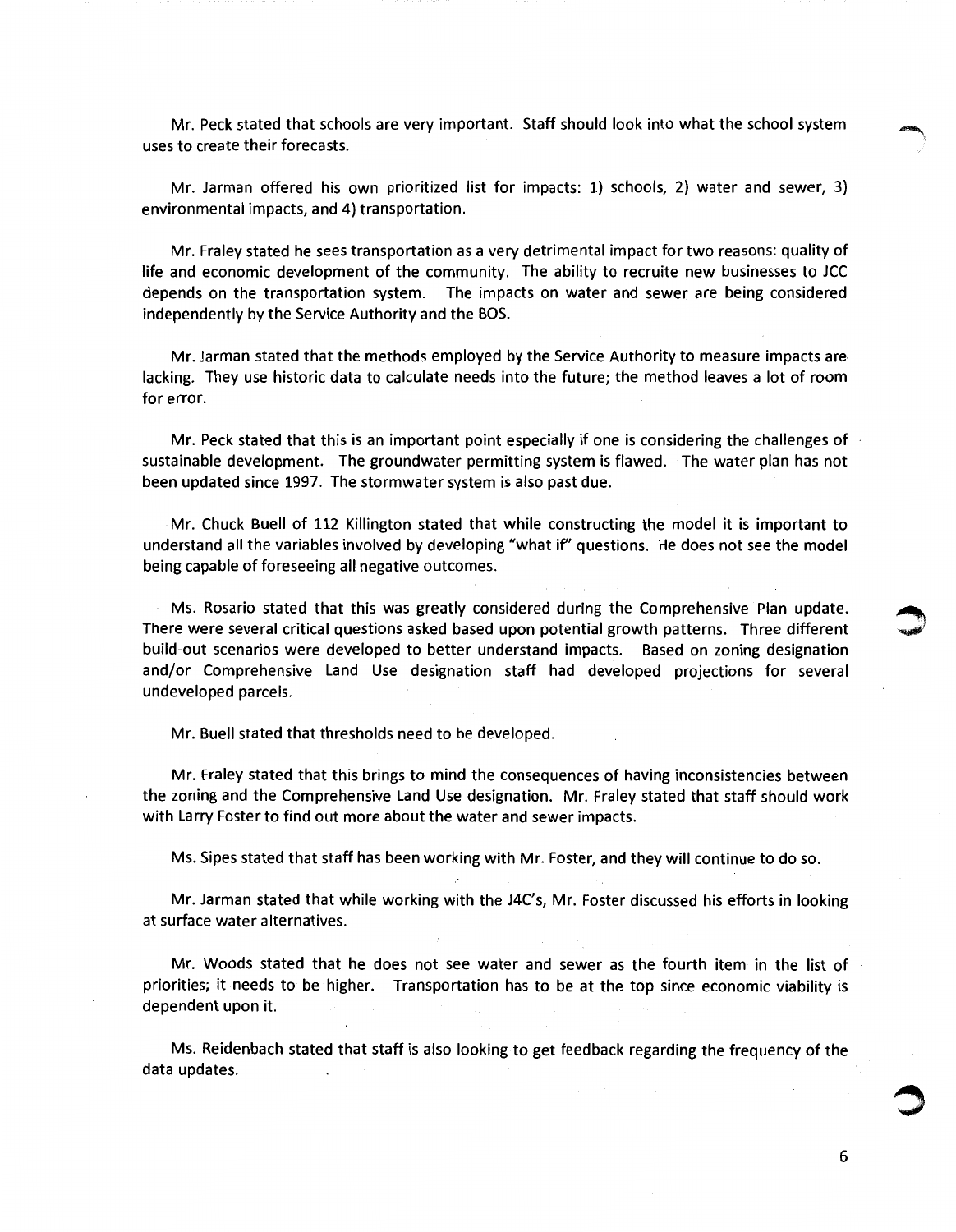Mr. Fraley stated that it could be updated annually as a part of the annual Planning Commission Report.

Mr. Woods asked what frequency staff was proposing.

Ms. Reidenbach stated that Planning Commissioners may see an advantage in having the most up-to-date information available when considering rezoning proposals under legislative review. Though recognizing the amount of staff time that would be exhausted providing these updates, it may not be realistic.

Ms. Parrish stated that doing it on an annual basis means that updates can be provided directly after Real Estate posts their annual updates.

Ms. Reidenbach stated that staff is looking to hear the preferred format for presentation, i.e. spreadsheet or graphics.

Mr. Fraley suggested a combination of the two.

Ms. Reidenbach asked, based upon the elements highlighted in the Cumulative Impact Modeling memorandum dated January 31, 2011, are there other items that should be included for further consideration.

Mr. Woods stated he is concerned with setting realistic expectations. He is not certain that the goals set forth are attainable.

Mr. Allen Murphy stated that this has not been done previously; staff will be breaking new ground.

Mr. Woods stated it is important to realize what they are risking by exhausting staff's time and energy on this endeavor.

Mr. Murphy stated that this needs to be considered a long-term planning vision.

Mr. Woods stated that staff needs to hear fully what people are expecting with this. Mr. Woods asked how staff is going to facilitate this discussion with the BOS. There may be unintended consequences if people have unspoken expectations regarding the outcome of the model.

Ms. Reidenbach stated that the work thus far, creating the data for one district had several purposes. One being a measure of how much time is exhausted collecting and applying this data. Staff was pleased to see that the information can be loaded into GIS, this will save time in the long run. If an outside consultant were to be used the project would be very costly.

Ms. Parrish stated that even if the County were to use an outside consultant the steps that staff proposes here would be necessary. Going through this process is inevitable. Once staff has refined the process the other districts should be completed fairly quickly.

Mr. Peck stated that you cannot avoid the need for objective view points. There is no tool available that will foresee all possible impacts of development. This tool should provide the most